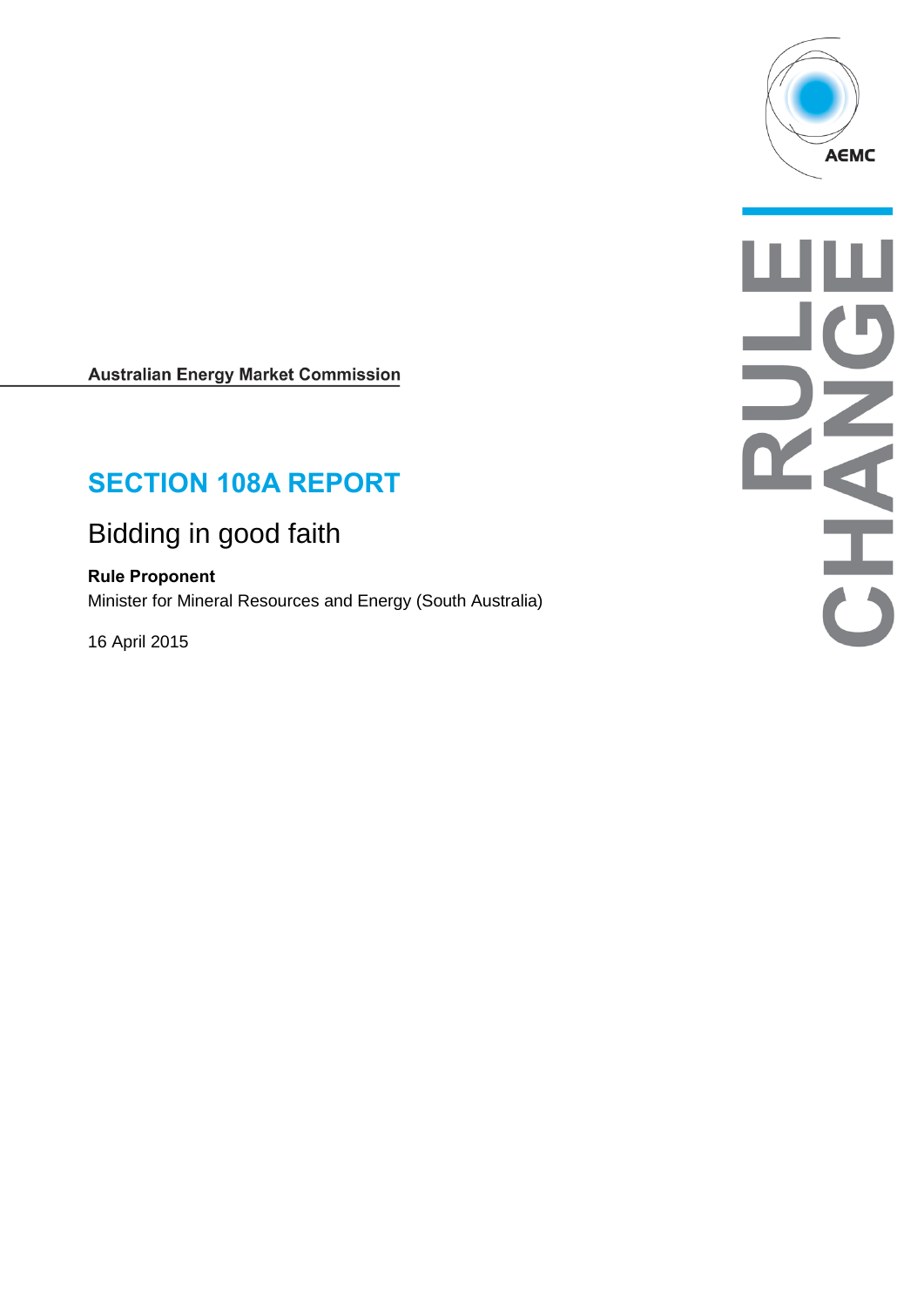## **Purpose of report**

The Australian Energy Market Commission (AEMC or Commission) is required under section 108A of the National Electricity Law (NEL) to publicly report on rules not made within 12 months of the publication of the notification of the commencement of the rule change process.

This report relates to the *Bidding in good faith* rule change request which is expected to be completed approximately 15 months from the date that the AEMC formally initiated the rule change process.

#### **Background**

On 10 April 2014, the AEMC commenced consultation on a rule change request submitted by the South Australian Minister for Mineral Resources and Energy proposing changes to the provisions in the National Electricity Rules (NER) that require generators to bid in good faith.

The provisions require that generators make all bids and rebids in good faith such that, at the time of making the bid, the generators must have a genuine intention to honour that bid if the material conditions and circumstances upon which the bid is based remain unchanged. The Australian Energy Regulator (AER) is responsible for ensuring compliance with the good faith provisions.

The rule change request proposes changes that would recast the good faith provisions in the negative such that generators would be required to demonstrate what material circumstances had changed as the basis for their rebid. In addition, the proposed rule would require generators to take into account all existing material circumstances when making a bid and, if there is a change to any of those material circumstances, to reflect those changes in rebids as soon as practicable.

These proposed changes are intended to provide clarity to the interpretation of the good faith provisions and improve the accuracy and reliability of AEMO forecasts, consistent with what the proponent considers to be the original policy intent of the provisions.

On 18 December 2014, the AEMC published an options paper to facilitate consultation on the rule change request. The purpose of the options paper was to discuss the outcomes of analysis undertaken for the Commission, to test stakeholders' views on a number of alternative potential options identified to address the rule change request, and to continue the assessment of the proposed rule.

On 16 April 2015, the AEMC made a more preferable draft rule to amend the good faith provisions. Under the draft rule:

- the current requirement that offers be made in good faith would be replaced by a prohibition against making false or misleading offers;
- the obligation not to mislead the market would need to be met by generators on an ongoing basis through a requirement that any variations to offers be made as soon as practicable; and
- additional reporting requirements would be imposed on variations to offers made close to dispatch.

#### **Reason for the final rule determination not being made within 12 months**

The final rule determination on the *Bidding in good faith* rule change request was not made within 12 months of the publication of the initiation of the rule request notice under section 95 of the NEL as a result of the detailed and complex nature of the rule change request and the additional round of consultation that was undertaken.